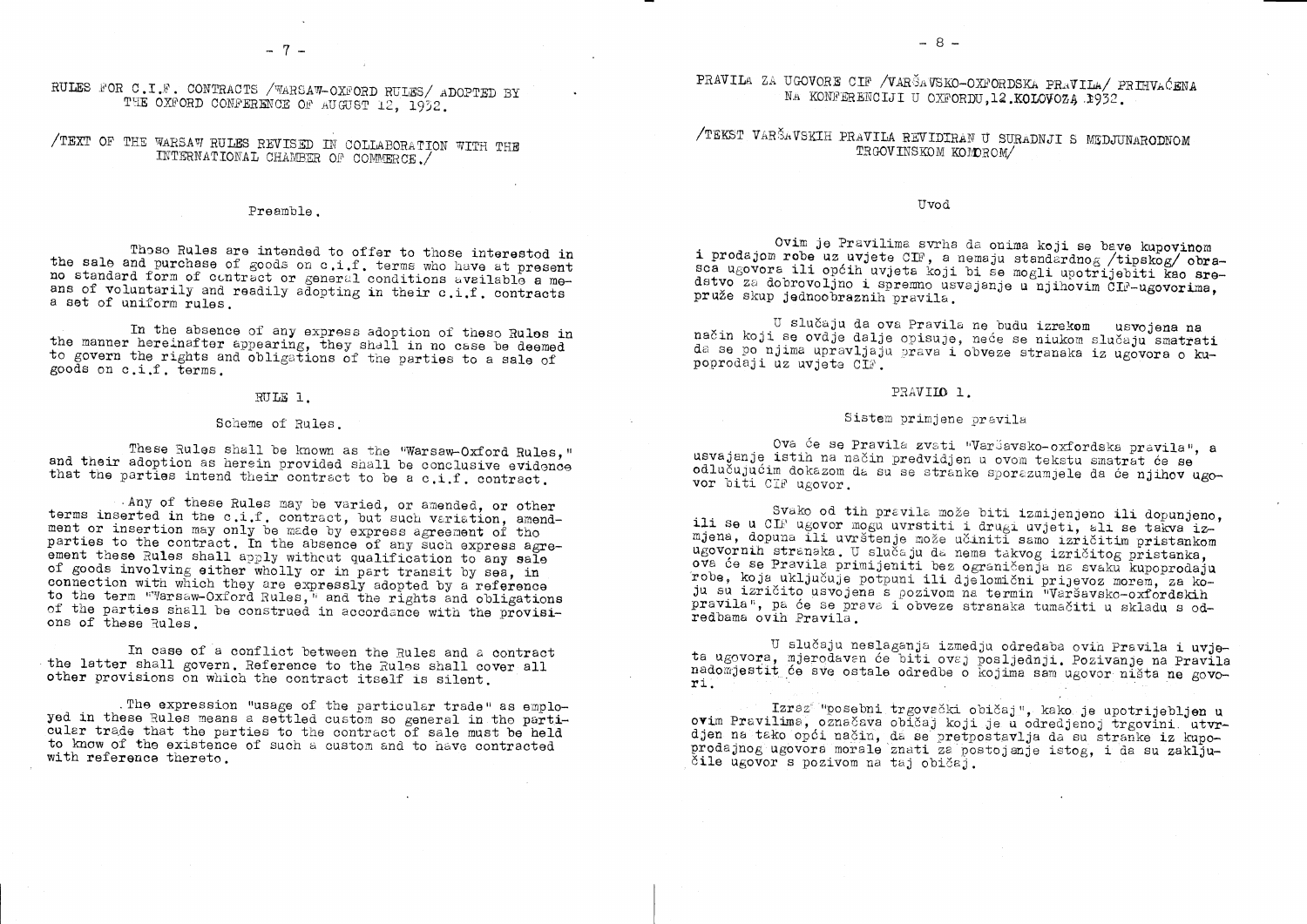## RULE 2.

## Duties of the Seller as to Shipment.

/I/ The seller must provide goods of the contractual description and, subject to the provisions of the next succeeding paragraph and to those of Rule 7 /III/ and /IV/, have them loaded on board the vessel at the port of shipment in the manner customary at the port.

 $\sqrt{11}$  Where the goods contracted to be sold are already afloat, or have already been delivered into the custody of the carrier in the manner provided in Rule  $7 / III/$  and  $/ IV/$ , at the time the sale is made, or where the seller is entitled to purchase goods of the contractual description afloat in order to fulfil his contract. the seller shall have merely to appropriate these goods to the contract of sale. Such appropriation need not take place till the documents are tendered to the buyer and such tender shall imply the appropriation of the goods to the contract of sale.

### RULE 3.

## Time of Shipment and Evidence of Date.

 $\sqrt{I}$  The whole quantity of the goods contracted to be sold must be shipped or delivered into the custody of the carrier, as the case may be, at the time or within the period, if any, specified in the contract of sale or, if no such time or period has been specified in the contract, within a reasonable time.

 $\sqrt{II}$  The date of shipment or of delivery into the custody of the carrier, as the case may be, mentioned in the bill of lading or other document validly tendered as evidencing the contract of carriage, shall be prima facie evidence of the actual shipment or of the actual delivery, as the case may be, on that date without prejudice to the right of the buyer to prove the contrary.

### RULE 4.

### Exceptions.

 $\sim 10^{10}$ 

 $\mathcal{F}^{\text{max}}_{\text{max}}$ 

 $\mathcal{L} = \frac{1}{2} \sum_{i=1}^n \frac{1}{2} \sum_{j=1}^n \frac{1}{2} \sum_{j=1}^n \frac{1}{2} \sum_{j=1}^n \frac{1}{2} \sum_{j=1}^n \frac{1}{2} \sum_{j=1}^n \frac{1}{2} \sum_{j=1}^n \frac{1}{2} \sum_{j=1}^n \frac{1}{2} \sum_{j=1}^n \frac{1}{2} \sum_{j=1}^n \frac{1}{2} \sum_{j=1}^n \frac{1}{2} \sum_{j=1}^n \frac{1}{2} \sum_{j=1}^n \frac{1}{$ 

The seller shal not be responsible for delays or failure to ship the goods contracted to be sold or any part thereof or to deliver such goods or any part thereof into the custody of the carrier, as the case may be, arising from force majeure, or from any extraordinary causes. accidents or hindrances of what kind soever or wheresoever or the consequences thereof which it was impossible in the circumstances for the seller to have foreseen or averted.

一个, 一般

 $\alpha$  -  $\eta$  ,  $\alpha$ 

## PRAVILO 2.

## Obveze prodavaoca u pogledu ukrcaja

/I/ Prodavalac je dužan dobaviti robu prema opisu u ugovoru i, uz rezervu odredaba slijedećeg stava i onih iz Pravila 7 /III/ i /IV/, ukreati ju na brod u luci ukreaja na način koji je uobičajen u toj luci.

/II/ Ako roba koja je predmet kupoprodajnog ugovora već plovi, ili ako je roba u času prodaje već bila predana na čuvanje vozaru na način predvidjen u pravilu 7 /III/ i /IV/, ili ako je prodavalac ovlašten da za ispunjenje svoje ugovorne obveze nabavi robu prema opisu iz ugovora, koja već plovi, prodavalc će biti dužan samo da tu robu opredijeli za ugovor o prodaji. Opredjeljenje ne mora biti izvršeno prije predaje dokumenata kupcu, a predaja dokumenata predstavljat će ujedno opredjeljenje robe za ugovor o prodaji.

## PRAVILC 3.

## Vrijeme ukrcaja i dokaz o datumu ukrcaja

/I/ Čitava količina robe koja je predmet kupoprodajnog ugovora mora biti ukrcana ili predana na čuvanje vozaru, već prema slučaju, na datum ili u roku koji je odredjen u kupoprodajnom ugovoru, a ako taj datum ili taj rok nisu bili u ugovoru odredjeni, onda u razumnom roku.

/II/ Datum ukrcaja ili predaje na čuvanje vozaru, koji je, već prema slučaju, naveden u teretnici ili drugom dokumentu valjano predanom kao dokaz o ugovoru o prijevozu, predstavljat će predmnijevu da je ukrcaj ili predaja, ako je takav slučaj, izvršen toga datuma, bez utjecaja na pravo kupca da dokaže protivno.

## PRAVIIO 4.

### Iznimke

Prodavalac neće biti odgovoran za zakašnjenje ili neizvršenje ukrcaja robe koja je predmet ugovora, ili njezinog dijela, ili za zakašnjenje ili neizvršenje predaje robe ili njezinog dijela na čuvanje vozaru, već prema slučaju, ako je bilo uzrokovano slučajem više sile ili kojeg bilo drugog izvanrednog uzroka, nezgoda ili zapreka na bilo kojem mjestu to bilo, ili posljedicama istih, a koje prodavalac u datim okolnostima nije mogao ni predvidjeti, ni spriječiti.